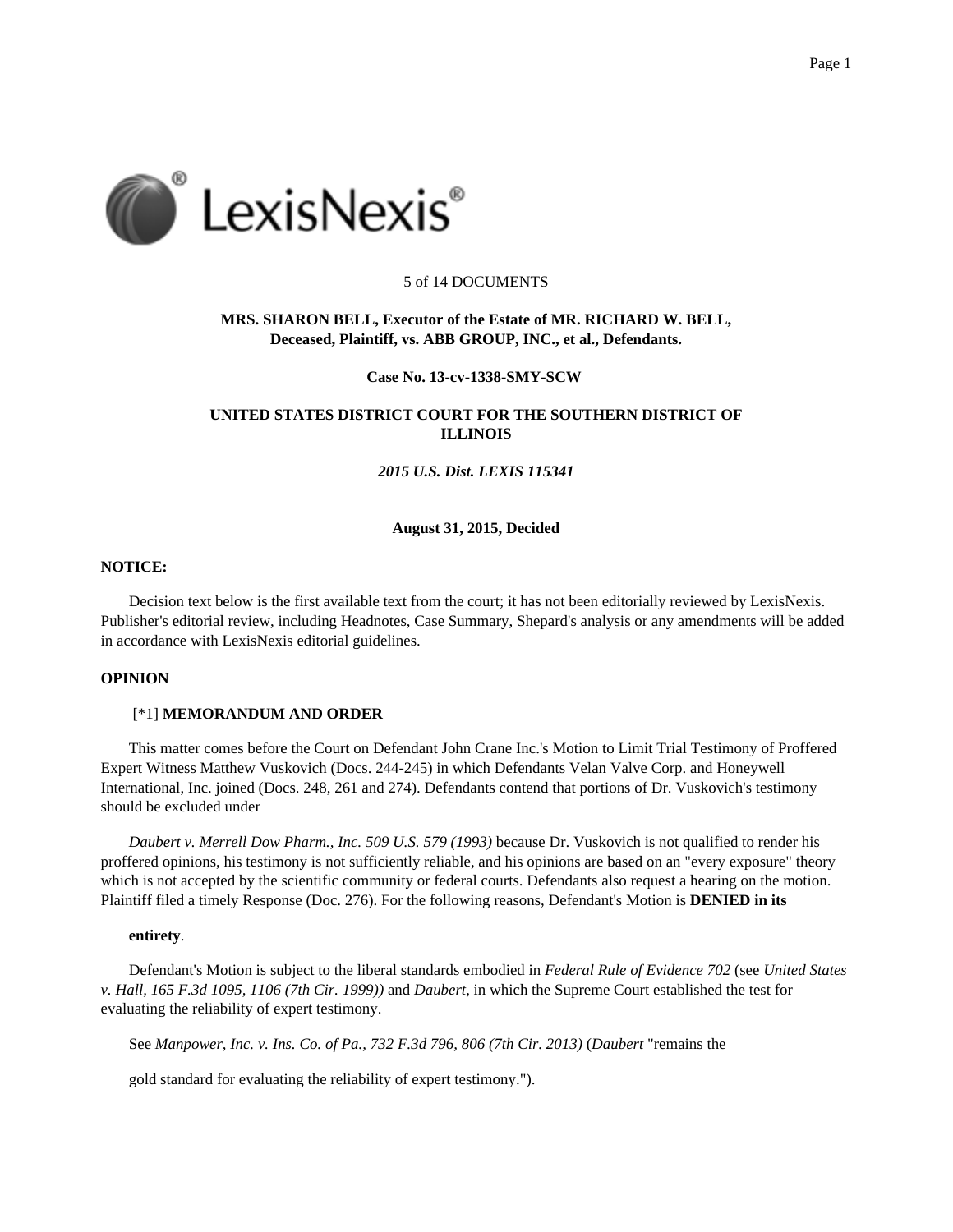The Seventh Circuit's Opinion in *Smith v. Ford Motor Co., 215 F.3d 713 (7th Cir. 2000)*

provides the framework for analyzing Defendant's first argument for the exclusion of Dr.

Vuskovich's testimony. [\*2] To determine if an expert is qualified to testify on a particular matter, a

court should "consider a proposed expert's full range of practical experience as well as academic

or technical training." *Smith, 215 F.3d at 718*. Generalized knowledge within an area is not

generally enough to qualify an expert:

[A]n expert's qualifications must be within the same technical area as the subject matter of the expert's testimony; in other words, a person with expertise may only testify as to matters within that person's expertise. Generalized knowledge of a particular subject will not necessarily enable an expert to testify as to a specific subset of the general field of the expert's knowledge.

*Martinez v. Sakurai Graphic Sys. Corp.*, No. 04 C 1274, 2007 WL 2570362, at \* 2 (N.D. Ill.

Aug. 30, 2007) (citing *O'Conner v. Commonwealth Edison Co., 807 F. Supp. 1376, 1390* (C.D.

Ill. 1992), *aff'd*, *13 F.3d 1090 (7th Cir. 1994))*.

Defendants argue that, because Dr. Vuskovich is not a radiologist, pulmonologist, industrial hygienist or pathologist and appears to lack a basic understanding of asbestos, he should not be allowed to give expert testimony in this case (Doc. 245, p. 4). The Court finds this argument unpersuasive. According to Dr. Vuskovich's Curriculum Vita, he is a medical doctor licensed (at the time of the CV) in five states and board certified in Occupational Medicine (Doc. 276-2, p. 3-5). [\*3] He is certified as a B Reader by the National Institute of Occupational Safety and Health in the Division of Respiratory Disease Studies, certified as a medical review officer by the American Association of Medical Review Officers and has served as a B-Reader Panel Member for the Kentucky Labor Cabinet Department of Workers' Claims. *Id* at p. 5-6. He has 2

served as an Assistant Professor in University of South Florida's College of Public Health and Occupational Medicine Residency Program. *Id* at p. 3-4. He has read x-rays for asbestos and black lung evaluations almost daily since 2006 (Doc. 276-3, p. 3). During his depositioncontrary to Defendant's assertions- Dr. Vuskovich listed multiple asbestos-related articles that he has read and recited several different types of asbestos and briefly discussed differences in their chemical makeup (Doc. 276-3, p. 4-8).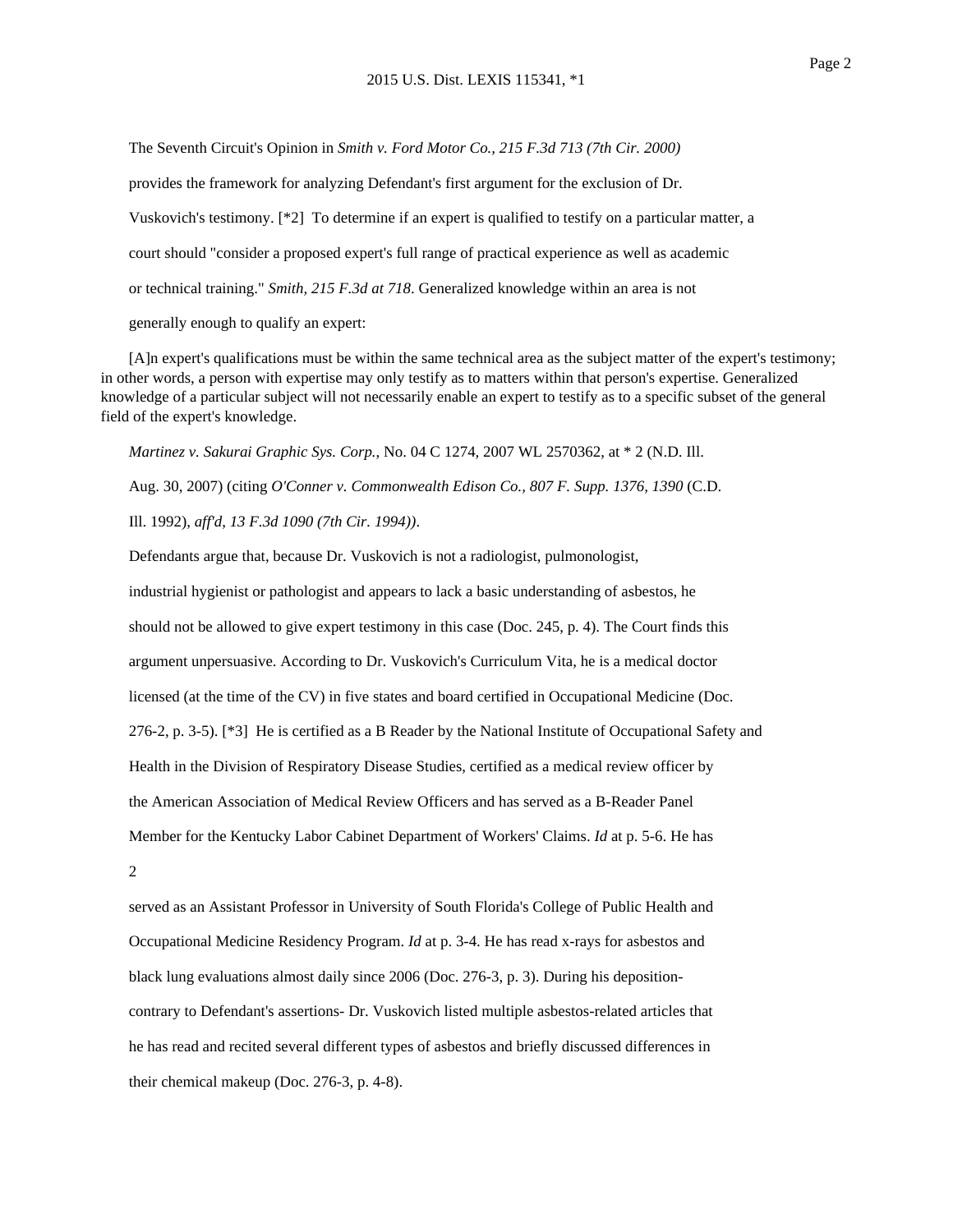Having considered his full range of practical experience as well as his academic and technical training, the Court finds Dr. Vuskovich qualified to render an expert opinion as to Mr. Bell's diagnosis and causation. His qualifications are within the same technical area as the subject matter of his testimony. The fact that Dr. Vuskovich is not a radiologist or pulmonologist [\*4] does not render him disqualified. Turning to the reliability of Dr. Vuskovich's report, Defendant contends that his opinions are not based on sufficient facts and are therefore unreliable. In *Daubert*, the Supreme Court held that for scientific evidence to be admissible under *Federal Rules of Evidence 702*, a District Court must find it both relevant and reliable; it must be scientific knowledge grounded "in the methods and procedures of science" and consist of more than "subjective belief or unsupported speculation." *Daubert, 509 U.S. at 589-90*.

## *Rule 702* provides:

A witness who is qualified as an expert by knowledge, skill, experience, training, or education may testify in the form of an opinion or otherwise if: (a) the expert's scientific, technical, or other specialized knowledge will help the trier of fact to understand the evidence or to determine a fact in issue; (b) the testimony is based on sufficient facts or data; (c) the testimony is the product of reliable principles and methods; and (d) the expert has reliably applied the principles and methods to the facts of the case.

*Fed. R. Evid. 702*.

3

District judges have considerable discretion in deciding whether particular expert testimony is reliable. *Manpower, Inc., 732 F.3d at 806* (citing *Kumho Tire Co., Ltd. v. Carmichael, 526 U.S. 137, 152 (1999))*. Reliability is primarily a question [\*5] of the validity of an expert's methodology, not the quality of his data or of the conclusions produced. *Id*. A district judge who unduly scrutinizes the quality of the expert's data and conclusions, rather than the reliability of the methodology he employed, usurps the role of the jury. *Stollings v. Ryobi Techs., Inc., 725 F.3d 753, 766 (7th Cir. 2013)*; *Smith v. Ford Motor Co., 215 F.3d 713, 718* (7th Cir. 2000).

When evaluating expert testimony under *Rule 702*, the preliminary question is "whether the reasoning or methodology underlying the testimony is scientifically valid and . . . whether that reasoning or methodology properly can be applied to the facts in issue." *Daubert*, 509 U.S.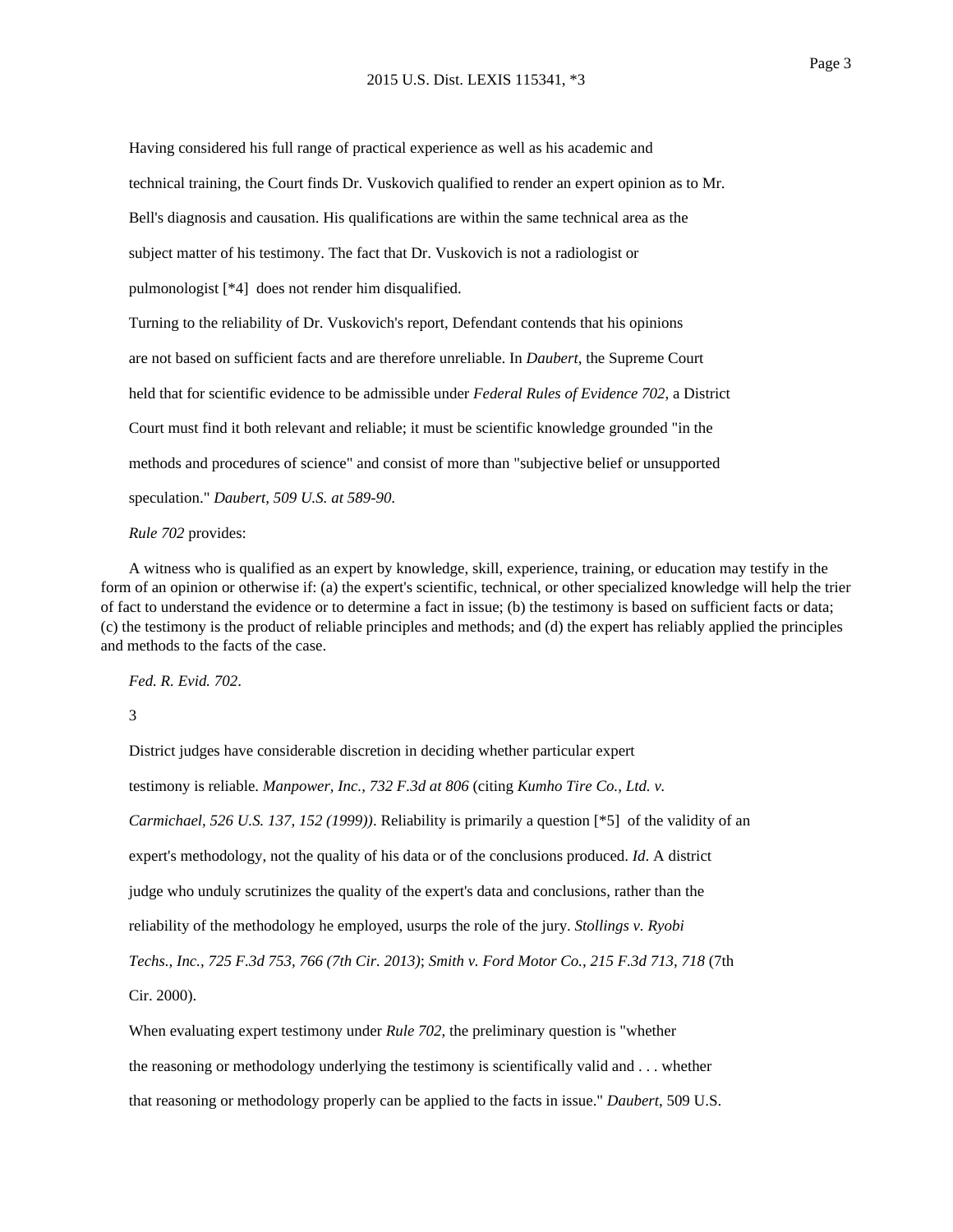at 592-93. Considerations include whether a theory or technique is capable of being or has been

tested, whether it has been subjected to peer review and publication, its known or potential rate

of error when applied, and whether it has gained general acceptance. *Id. at 593-94*; *accord Conn*,

297 F.3d at 555.

*Rule 702*'s advisory committee's note suggests courts also consider:

(5) whether "maintenance standards and controls" exist; (6) whether the testimony relates to "matters growing naturally and directly out of research they have conducted independent of the litigation," or developed "expressly for purposes of testifying"; (7) "[w]hether the expert [\*6] has unjustifiably extrapolated from an accepted premise to an unfounded conclusion"; (8) "[w]hether the expert has adequately accounted for obvious alternative explanations"; (9) "[w]hether the expert is being as careful as he would be in his regular professional work outside his paid litigation consulting"; and (10) "[w]hether the field of expertise claimed by the expert is known to reach reliable results for the type of opinion the expert would give."

4

*Fed. R. Evid. 702* advisory committee's note (2000 amends.); *accord Fuesting v. Zimmer, Inc., 421 F.3d 528, 534-35 (7th Cir. 2005)*, *vacated in part on other grounds*, *448 F.3d 936 (7th Cir. 2006)*, *cert. denied*, *127 S. Ct. 1151 (2007)*.

In this case, Plaintiff retained Dr. Vuskovich to establish that Mr. Bell's exposure to asbestos was the cause of his asbestosis and lung cancer (Doc. 276, p.1). Defendants contend that Dr. Vuskovich relies on an "every exposure" theory to support his finding of asbestosis and argue that this theory does not meet the "substantial factor" requirement and has been rejected by courts across the country (Doc. 245, p. 12-13). It is true that the "every exposure" theory has been rejected by some federal and state courts as unscientific and unsubstantiated by evidence. See, e.g., *Lindstrom v. A-C Prods. Liab. Trust, 424 F.3d 488, 492-93 (6th Cir. 2005)*; *Smith v. Ford Motor Co*., 2013 WL 214378, at \*1-3 (D.Utah Jan. 18, 2014); *Betz v. Pneumo Abex, LLC,44 A.3d 27, 56-57 (Pa.2012)* ("[W]e do not believe that it is a viable solution to [\*7] indulge in a fiction that each and every exposure to asbestos, no matter how minimal in relation to other exposures, implicates a fact issue concerning substantial-factor causation[.]"). Other courts, however, have distinguished testimony suggesting that a *de minimus* exposure to asbestos could cause mesothelioma (rejected by the cases cited above) from testimony that each *significant* exposure to asbestos could be a cause. See, e.g., *Dixon v. Ford Motor Co., 70 A.3d 328 (Md. App. Ct. July 25, 2013)* (explaining that expert's "opinion was based on evidence of repeated exposures ... to high-level doses of asbestos fibers ... and must be viewed in that light"). See also

*In re Asbestos Prods. Liab. Litig*., 2011 WL 605801, at \*7 (E.D.Pa. Feb. 16, 2011) (allowing opinion that "any exposure to asbestos above 'background' [exceeding ambient levels] is a significant contributing factor to the development of mesothelioma").

# 5

Illinois law applies a "frequency, regularity and proximity rule" to establish causation in asbestos cases. *Thacker v. UNR Indus., Inc., 603 N.E.2d 449, 459 (1992)* ("we agree with the appellate court that in order for the plaintiff to prevail on the causation issue there must be some evidence that the defendant's asbestos was put to 'frequent' use... in 'proximity' to where the decedent 'regularly' worked."). While evidence of "fiber drift" alone cannot support an inference [\*8] of causation, "the fiber-drift theory does not contravene the substantial-factor test for causation and the amount of evidence needed to establish the regularity and frequency of exposure will differ from case to case." *Wehmeier v. UNR Indus., Inc., 572 N.E.2d 320, 337 (Ill. App. 1991)*.